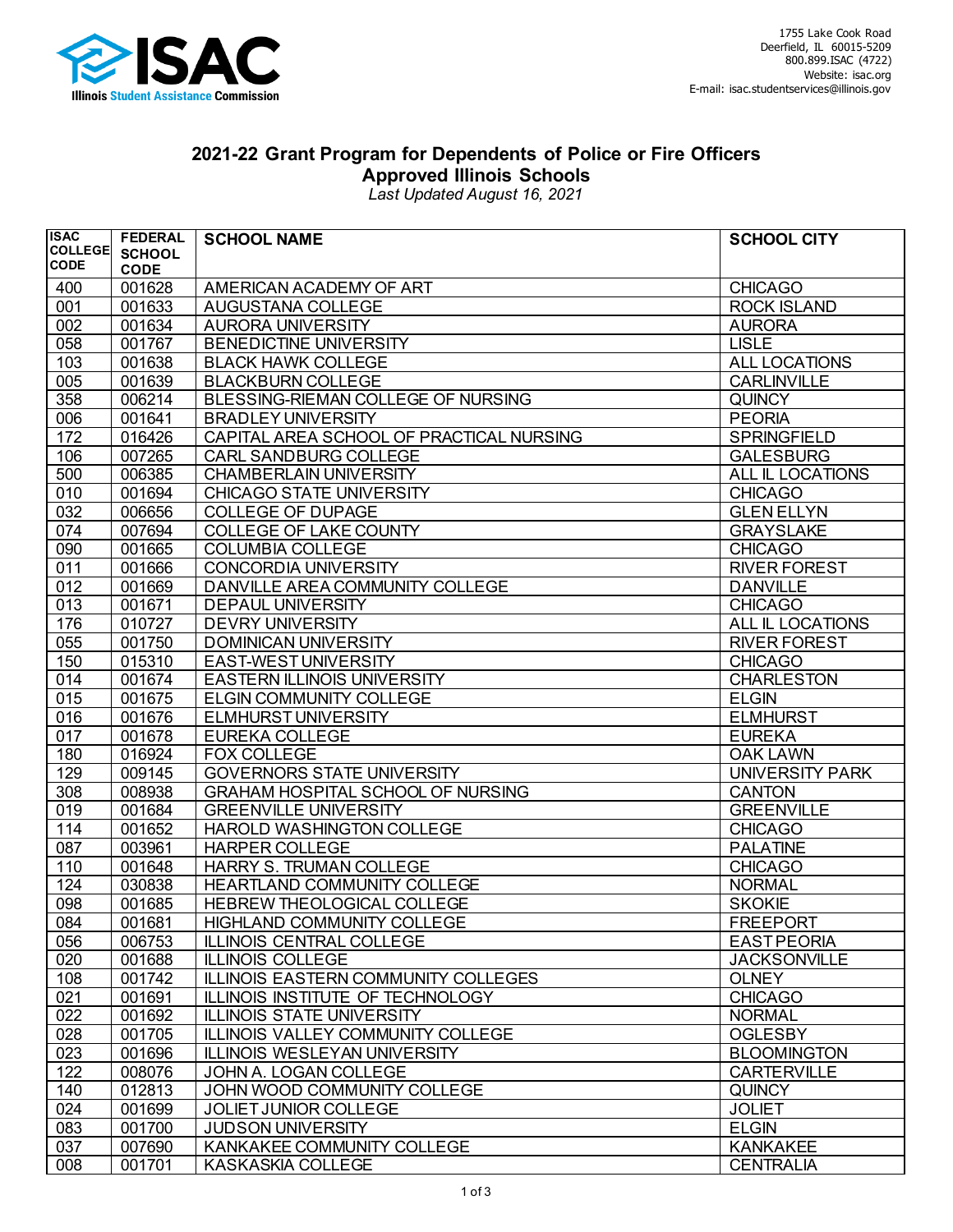

## **2021-22 Grant Program for Dependents of Police or Fire Officers Approved Illinois Schools**

*Last Updated August 16, 2021*

| <b>ISAC</b>    | <b>FEDERAL</b> | <b>SCHOOL NAME</b>                              | <b>SCHOOL CITY</b>     |
|----------------|----------------|-------------------------------------------------|------------------------|
| <b>COLLEGE</b> | <b>SCHOOL</b>  |                                                 |                        |
| <b>CODE</b>    | <b>CODE</b>    |                                                 |                        |
| 116            | 001654         | <b>KENNEDY-KING COLLEGE</b>                     | <b>CHICAGO</b>         |
| 009            | 007684         | KISHWAUKEE COLLEGE                              | <b>MALTA</b>           |
| 026            | 001704         | <b>KNOX COLLEGE</b>                             | <b>GALESBURG</b>       |
| 027            | 001706         | LAKE FOREST COLLEGE                             | <b>LAKE FOREST</b>     |
| 105            | 007644         | LAKE LAND COLLEGE                               | <b>MATTOON</b>         |
| 334            | 010501         | LAKEVIEW COLLEGE OF NURSING                     | <b>DANVILLE</b>        |
| 131            | 010020         | LEWIS AND CLARK COMMUNITY COLLEGE               | <b>GODFREY</b>         |
| 029            | 001707         | LEWIS UNIVERSITY                                | <b>ROMEOVILLE</b>      |
| 091            | 001708         | LINCOLN CHRISTIAN UNIVERSITY                    | <b>LINCOLN</b>         |
| 030            | 001709         | <b>LINCOLN COLLEGE</b>                          | <b>LINCOLN</b>         |
| 118            | 007170         | LINCOLN LAND COMMUNITY COLLEGE                  | <b>SPRINGFIELD</b>     |
| 031            | 001710         | <b>LOYOLA UNIVERSITY</b>                        | <b>CHICAGO</b>         |
| 092            | 001716         | MACCORMAC COLLEGE                               | <b>CHICAGO</b>         |
| 112            | 001650         | MALCOLM X COLLEGE                               | <b>CHICAGO</b>         |
| 120            | 007691         | MCHENRY COUNTY COLLEGE                          | <b>CRYSTAL LAKE</b>    |
| 033            | 001722         | MCKENDREE UNIVERSITY                            | <b>LEBANON</b>         |
| 312            | 006228         | <b>METHODIST COLLEGE</b>                        | <b>PEORIA</b>          |
| 036            | 001724         | <b>MILLIKIN UNIVERSITY</b>                      | <b>DECATUR</b>         |
| 038            | 001725         | MONMOUTH COLLEGE                                | <b>MONMOUTH</b>        |
| 121            | 007692         | MORAINE VALLEY COMMUNITY COLLEGE                | PALOS HILLS            |
| 145            | 008880         | MORRISON INSTITUTE OF TECHNOLOGY                | <b>MORRISON</b>        |
| 040            | 001728         | <b>MORTON COLLEGE</b>                           | <b>CICERO</b>          |
| 043            | 001733         | NATIONAL LOUIS UNIVERSITY                       | ALL LOCATIONS          |
| 200            | 001732         | NATIONAL UNIVERSITY OF HEALTH SCIENCES          | <b>LOMBARD</b>         |
| 044            | 001734         | NORTH CENTRAL COLLEGE                           | <b>NAPERVILLE</b>      |
| 046            | 001735         | NORTH PARK UNIVERSITY                           | <b>CHICAGO</b>         |
| 079            | 001693         | NORTHEASTERN ILLINOIS UNIVERSITY                | <b>CHICAGO</b>         |
| 045            | 001737         | NORTHERN ILLINOIS UNIVERSITY                    | <b>DEKALB</b>          |
| 171            | 012362         | NORTHWESTERN COLLEGE                            | <b>CHICAGO</b>         |
| 048            | 001739         | NORTHWESTERN UNIVERSITY                         | <b>EVANSTON</b>        |
| 337            | 022141         | OAK POINT UNIVERSITY                            | <b>OAK PARK</b>        |
| 130            | 009896         | OAKTON COMMUNITY COLLEGE                        | <b>DES PLAINES</b>     |
| 115            | 001653         | OLIVE-HARVEY COLLEGE                            | <b>CHICAGO</b>         |
| 049            | 001741         | OLIVET NAZARENE UNIVERSITY                      | <b>BOURBONNAIS</b>     |
| 107            | 007118         | PARKLAND COLLEGE                                | <b>CHAMPAIGN</b>       |
| 073            | 001640         | PRAIRIE STATE COLLEGE                           | <b>CHICAGO HEIGHTS</b> |
| 052            | 001745         | <b>QUINCY UNIVERSITY</b>                        | <b>QUINCY</b>          |
| 041            | 007119         | <b>REND LAKE COLLEGE</b>                        | <b>INA</b>             |
| 111            | 001649         | RICHARD J. DALEY COLLEGE                        | <b>CHICAGO</b>         |
| 133            | 010879         | RICHLAND COMMUNITY COLLEGE                      | <b>DECATUR</b>         |
| 085            | 001747         | ROCK VALLEY COLLEGE                             | <b>ROCKFORD</b>        |
| 053            | 001748         | ROCKFORD UNIVERSITY                             | <b>ROCKFORD</b>        |
| 054            | 001749         | ROOSEVELT UNIVERSITY                            | <b>CHICAGO</b>         |
| 389            | 009800         | <b>RUSH UNIVERSITY</b>                          | <b>CHICAGO</b>         |
| 318            | 009987         | SAINT ANTHONY COLLEGE OF NURSING                | <b>ROCKFORD</b>        |
| 152            | 015415         | SAINT AUGUSTINE COLLEGE                         | <b>CHICAGO</b>         |
| 321            | 006240         | SAINT FRANCIS MEDICAL CENTER COLLEGE OF NURSING | <b>PEORIA</b>          |
| 390            | 030980         | SAINT JOHN'S COLLEGE/DEPT OF NURSING            | <b>SPRINGFIELD</b>     |